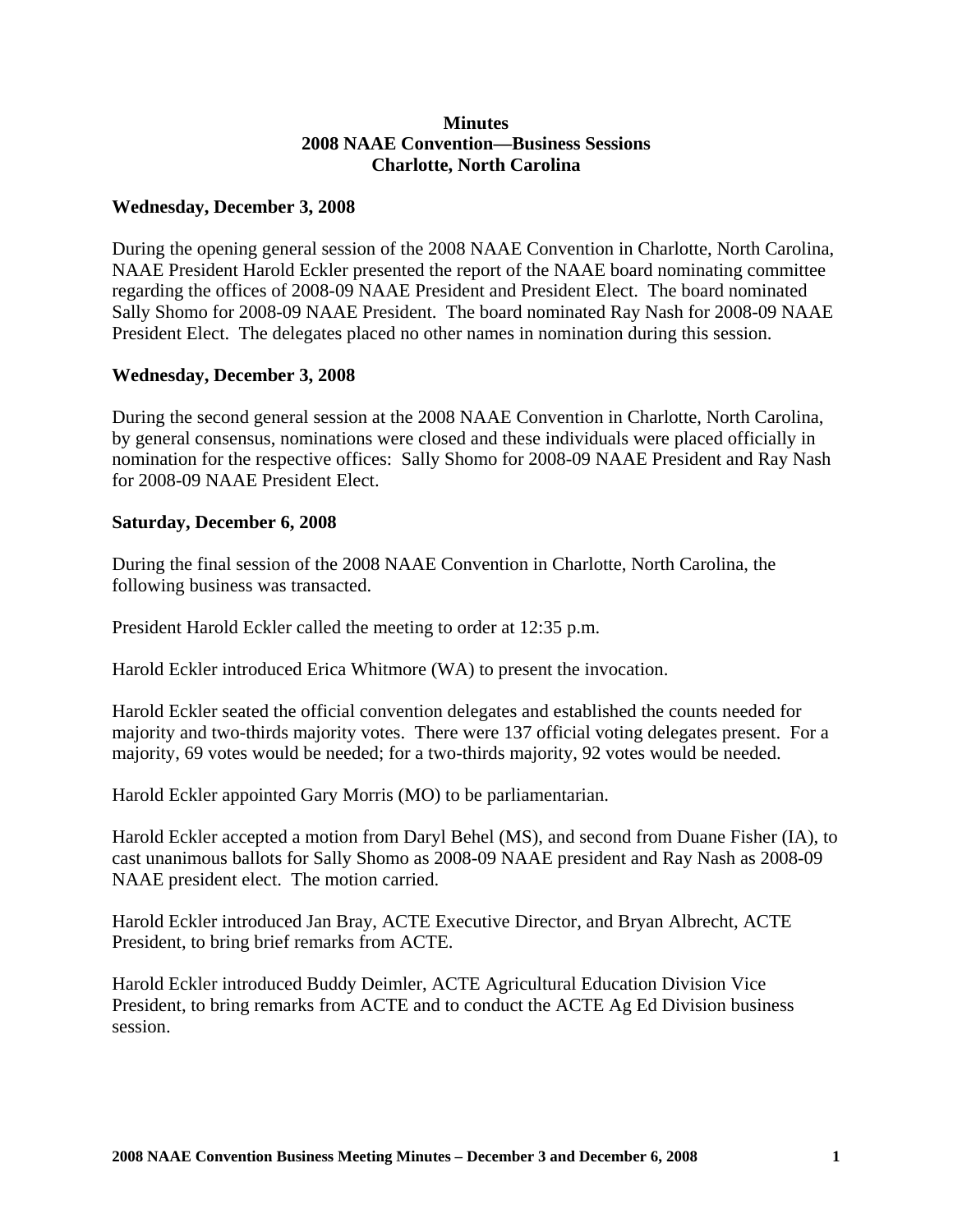The NAAE board members presented the awards for Teacher Mentor (sponsored by CEV Multimedia), Ideas Unlimited (sponsored by Delmar Cengage Learning), and Teachers Turn the Key (sponsored by Dodge, as a special project of the National FFA Foundation).

Harold Eckler called on the committee chairs to present the reports from the seven standing committees, as follows:

**Finance**—Chairperson Tara Berescik (NY) presented the report and moved for acceptance of the report. The second to the motion was implied. The motion carried.

**Marketing**—Chairperson Randy Plattner (MO) presented the report and moved for acceptance of the report. The second to the motion was implied. The motion carried.

**Member Services**—Chairperson Erica Whitmore (WA) presented the report and moved for acceptance of the report. The second to the motion was implied. The motion carried.

**Policy and Bylaws**—Committee member Krista Pontius (PA) presented the report and moved for acceptance of the report. The second to the motion was implied. The motion carried.

**Professional Growth**—Committee vice-chair Cherie Hofmann (IN) presented the report and moved for acceptance of the report. The second to the motion was implied. The motion carried.

**Public Policy**—Chairperson Aaron Geiman (MD) presented the report and moved for acceptance of the report. The second to the motion was implied. The motion carried.

**Strategic Planning**—Chairperson Archie Sauerheber (IN) presented the report and moved for acceptance of the report. The second to the motion was implied. The motion carried.

Harold Eckler then opened the floor for other business. No unfinished or new business was presented.

Jay Jackman and Marion Fletcher, representing AAVIM, the sponsor of the retiring officer recognition, recognized the two outgoing regional vice presidents, Tom Hofmann and Ray Nash. Both Tom Hofmann and Ray Nash were awarded life membership in NAAE. Jay Jackman and Marion Fletcher then recognized Harold Eckler as the outgoing president.

Harold Eckler then recognized the outgoing regional vice presidents and regional secretaries and welcomed the new regional vice presidents and regional secretaries.

Harold Eckler announced that Ray Nash was elected as the 2008-09 NAAE President Elect.

Harold Eckler then installed the 2008-09 NAAE officers, including the new president, Sally Shomo, the new president elect, Ray Nash, and the new regional vice presidents who were Craig McEnany, Region III Vice President, and Farrah Johnson, Region V Vice President.